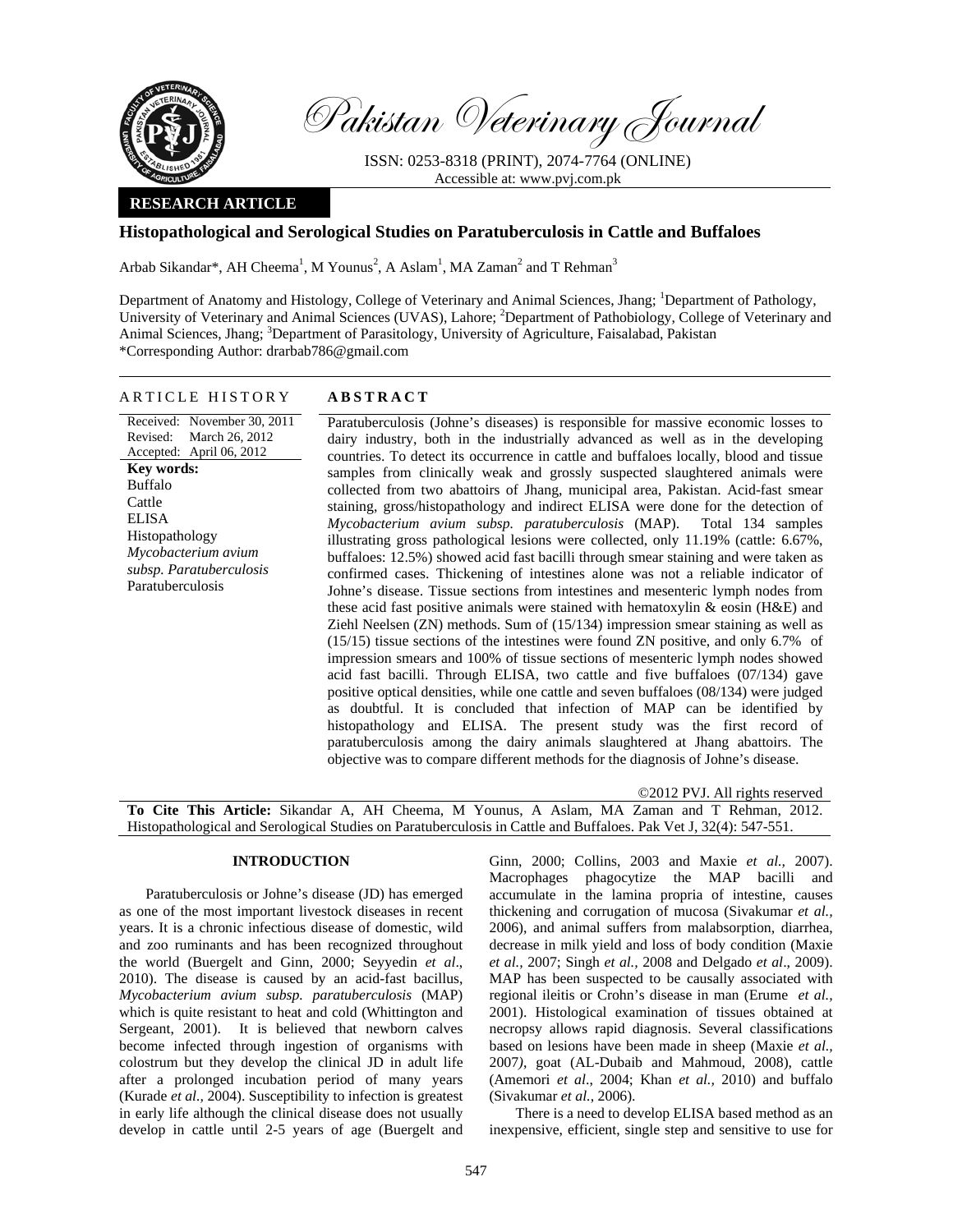the detection of antibodies in cattle and buffaloes in developing countries like Pakistan for herd screening. The present study was planned and executed with the aims to compare the results of ZN stained smears, histopathology and ELISA technique for the diagnosis of JD in cattle and buffaloes in the Jhang district; no such study has been done in this region previously and prevalence of JD in local animals is unknown.

# **MATERIALS AND METHODS**

### **Histopathological Studies**

**Sampling procedure:** Intestines along with mesenteric lymph nodes were randomly collected from the carcasses. For this purpose two abattoirs in the Jhang Municipal Area were visited three to four times a week during October, 2007 to June, 2011. Majority of the animals brought for slaughter were weak and emaciated. Soon after the removal of skin, the intestines were carefully taken out from each carcass in one lot and spread on the floor. Those showing thickened wall, especially around ileocecal junction along with the neighboring mesenteric lymph nodes were taken to the lab for further investigation.

**Gross lesions:** The following gross pathological changes were looked for in the thickest part of the intestines after opening; thickening of the intestinal wall (especially its mucosal lining); presence of elevated corrugations (which did not disappear on stretching) and enlargement of mesenteric lymph node (MLN) with or without edema and calcification.

**Confirmation of Johne's disease:** A few hard pressed mucosal impression smears were prepared from where the corrugations were most prominent. The intestinal impression smears (ISs) were stained with ZN method of staining (Sivakumar *et al.,* 2006). Under oil immersion lens the acid fast bacilli were bright/ rose red rods with a blue background. Samples, in which the impression smears of the intestines were ZN stain negative, were all discarded. In case the intestinal ISs showed acid fast bacilli the samples were processed further as under:

**Histopathology:** Representative specimen from intestines and MLNs were fixed in 10% neutral buffered formalin and further processed including dehydration, clearing, embedding, sectioning (0.5-0.7  $\mu$ m thickness) and staining was routinely done following the method of Bancroft and Cook (2007). Huntley *et al.* (2005) were followed for ZN staining except the heating step of carbol fuchsin. This heating was done with the help of a spirit lamp flame for 07-10 seconds (until bubbles appeared).

**Data analysis:** Data thus collected for Ziehl Neelsen acid fast staining of smears and tissue sections were analyzed by applying descriptive statistical techniques like frequencies, percentage and proportion (Zar, 2003).

### **ELISA Test**

**Collection of blood:** The blood samples for the ELISA test were collected from animals suspected for Johne's disease. Blood samples (5-8 ml) were taken from jugular veins in 10cc disposable syringes, sera were isolated and ELISA test was performed with a kit for the detection of anti-*Mycobacterium avium paratuberculosis* antibodies. As per manufacturers instructions (Serelisa<sup>TM</sup> M. Para TB Ab Mono Indirect, Synbiotics Johnin ELISA Kit Cat No. ASPTB3 (2 Plates),Symbiotic Europe SAS, 2, rue Alexander Fleming, F-69367 Lyon, Cedex 07, France; The extra conjugate was removed through washing step. Link of the enzyme to the complex was exposed by the addition of a substrate which is transformed into a colored product. After end of the reaction, the ODs were measured. The presence or absence of antibodies was determined using threshold values obtained from the positive control) and by using indirect immunoenzymatic technique by adapting short protocol. The presence or absence of antibodies against MAP was determined by comparing their optical densities (ODs) with the threshold values obtained from the positive control.

#### **RESULTS**

**Histopathological studies**: Of the 134 samples so tested only 11.19% (15) were positive for Paratuberculosis. Among those, 6.7% (two) Cattle and 12.5% (13) buffaloes showed the acid fast bacilli. Taking them as the confirmed naturally occurring JD cases, further investigations were restricted only to the examination of impression smears and tissues sections from these animals.

**Gross lesions:** The intestinal wall was found variably thickened in its different regions but it was more so around the ileo-cecal junction. Although all the 134 samples showed some thickening and variably corrugated mucosa yet the lesions were most prominent in 11.19% (15) specimens which as stated above were confirmed JD cases. Their thickest parts when opened showed corrugations of different sizes and elevations which did not disappear on stretching (Fig. 1). However, mesenteric lymph nodes of only nine animals were found enlarged and edematous.

**Preferred organ and preparation for ZN Stain:** As detailed above, the sample tested in the present study although small, comprised of confirmed cases of naturally occurring JD.

*Intestine vs MLNs:* Fifteen of the 134 impressions (Fig. 2) and all the 15 sections of intestines were found ZN stain positive, total 20.13 % (30/149), whereas nine of the 134 impressions and nine of the nine tissue sections of mesenteric lymph nodes, total 12.58% (18/143) showed acid fast bacilli (Table 1). This gave a slight edge to intestines over mesenteric lymph nodes for the detection of MAP by ZN stain.

*Impression smear vs Tissue section:* But when the impression smears of the two organs under investigation were compared with their tissue sections, the former showed much lower positives 8.95% (24/268) as compared to the latter 100% (24/24). Irrespective of the organs, therefore, tissue section is a relatively better preparation for diagnosis of JD with ZN staining.

 Table reviled considerably, higher proportion (100%) of acid fast bacilli in tissue sections of intestines as compared to intestinal impression smears (11.19%).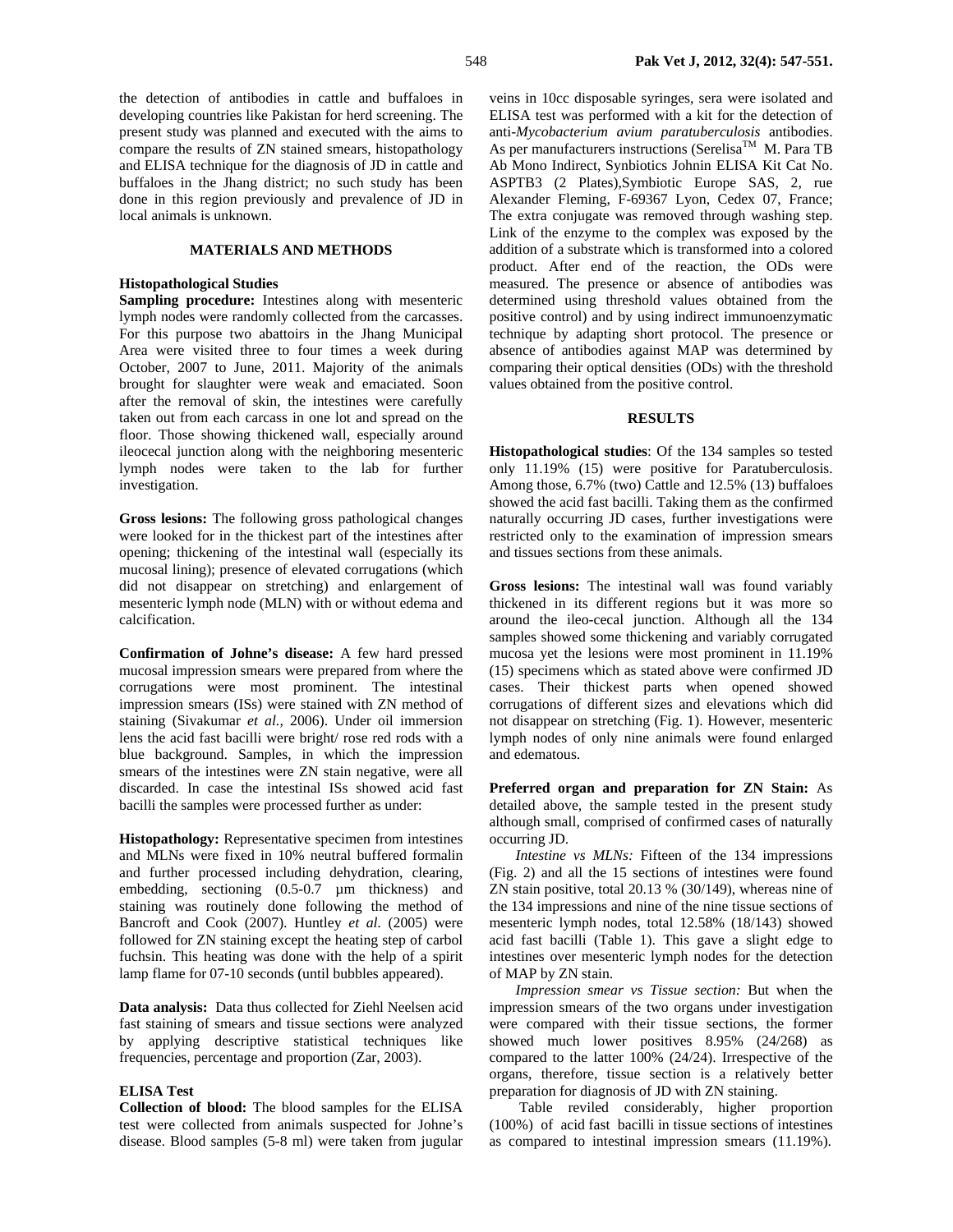**Table 1:** Comparison of acid-fast ZN staining of impression smears and tissue sections from intestines and MLNs

| Organs                  | Intestine     |                 | MLN           |                 |
|-------------------------|---------------|-----------------|---------------|-----------------|
| Preparation/Animal      | Impression    | Tissue          | Impression    | Tissue          |
| Tested in two abattoirs | <b>Smears</b> | <b>Sections</b> | <b>Smears</b> | <b>Sections</b> |
| Cattle: 30+00= 30       | 02            | 02              | 02            | 02              |
| Buffaloes: 30+74= 104   | 13            | 13              | 07            | 07              |
| Total +ve ISs           | 15/134        |                 | 09/134        |                 |
| Total +ve TSs           |               | 15/15           |               | 09/09           |
| Percentage (%age)       | 11.19         | 100             | 6.71          | 100             |
| <b>Total ISs</b>        |               | 24/268          | 8.95%         |                 |
| <b>Total TSs</b>        |               | 24/24           | 100%          |                 |

MLN =Mesenteric lymph node, -ve = negative, +ve = Positive



**Fig. 1:** Large intestine of cattle (upper) and buffalo (lower). Mucosa of distal colon is quite thickened forming prominent longitudinal folds (cattle) and cecum of buffalo showing transverse ridges which did not disappear on stretching. The corrugations are like convolutions of the cerebrum.



Fig. 2: Hard pressed Impression smear prepared from the mucosa of ileo-cecal valve. A multibacillary form in which the ruptured cells are stuffed with acid fast bacilli of *Mycobacterium avium subsp. paratuberculosis*. The bacilli appear as rose red rods. ZN (1000X).



**Fig. 3:** Small intestine of Buffalo. Villi and crypts of Lieberkuhn are atrophied and widely separated. There is heavy infiltration by mononuclear cells in lamina propria and submucosa and disruption of muscularis mucosae. H & E (100X).



**Fig. 4:** Large intestine of Cattle. Epithelioid Macrophages have foamy cytoplasm and eccentrically placed nucleus in the lamina propria of the mucosa of cecum; Crypts also pushed wide apart from each other. H&E (400X).



**Fig. 5:** Large intestine of Cattle. In the mucosa of cecum, macrophages laden with rose red AFB. ZN (100X).

Similarly, the number of positive cases was also high (100%) through tissue section of mesenteric lymph nodes as compared to impression smears (6.71%).

#### **Histopathology**

**Intestine of cattle and buffaloes (H&E):** The walls of intestine were much thickened due to increase in the size of mucosa and mostly of the submucosa. There was extensive infiltration by epithelioid macrophages, lymphocytes and plasma cells in mucosa and upper part of submucosa. Infiltration by a few eosinophils and some neutrophils had also occurred. Crypts of Lieberkuhn were reduced in numbers and atrophied (Fig. 3) and widely separated from each other (Fig. 5). Pressure atrophy of the crypts was due to mononuclear cells (MNCs) infiltration. The epithelial cells lining the villi of small intestine had sloughed off in initial infection, and the lamina propria was fully engorged with MNCs. Collection of macrophages (Microgranuloma) were seen in the mucosa (Fig. 3, 4). Disruption of the muscularis mucosae was also observed (Fig.3). Submucosa was edematous with deposition of proteinaceous material, and infiltration of mononuclear cells and proliferation of fibrous connective tissue (FCT). A small number of multinucleated giant cells were also present in the upper part of submucosa in buffaloes. Diffused granulomatous lesions were seen in the submucosa (Fig.3). Fatty change and few infiltrations by mononuclear cells were seen in the tunica muscularis. Epithelioid macrophages had large foamy cytoplasm and eccentric, round to oval, darker nuclei (Fig. 4). Macrophages in the lamina propria were mostly fused to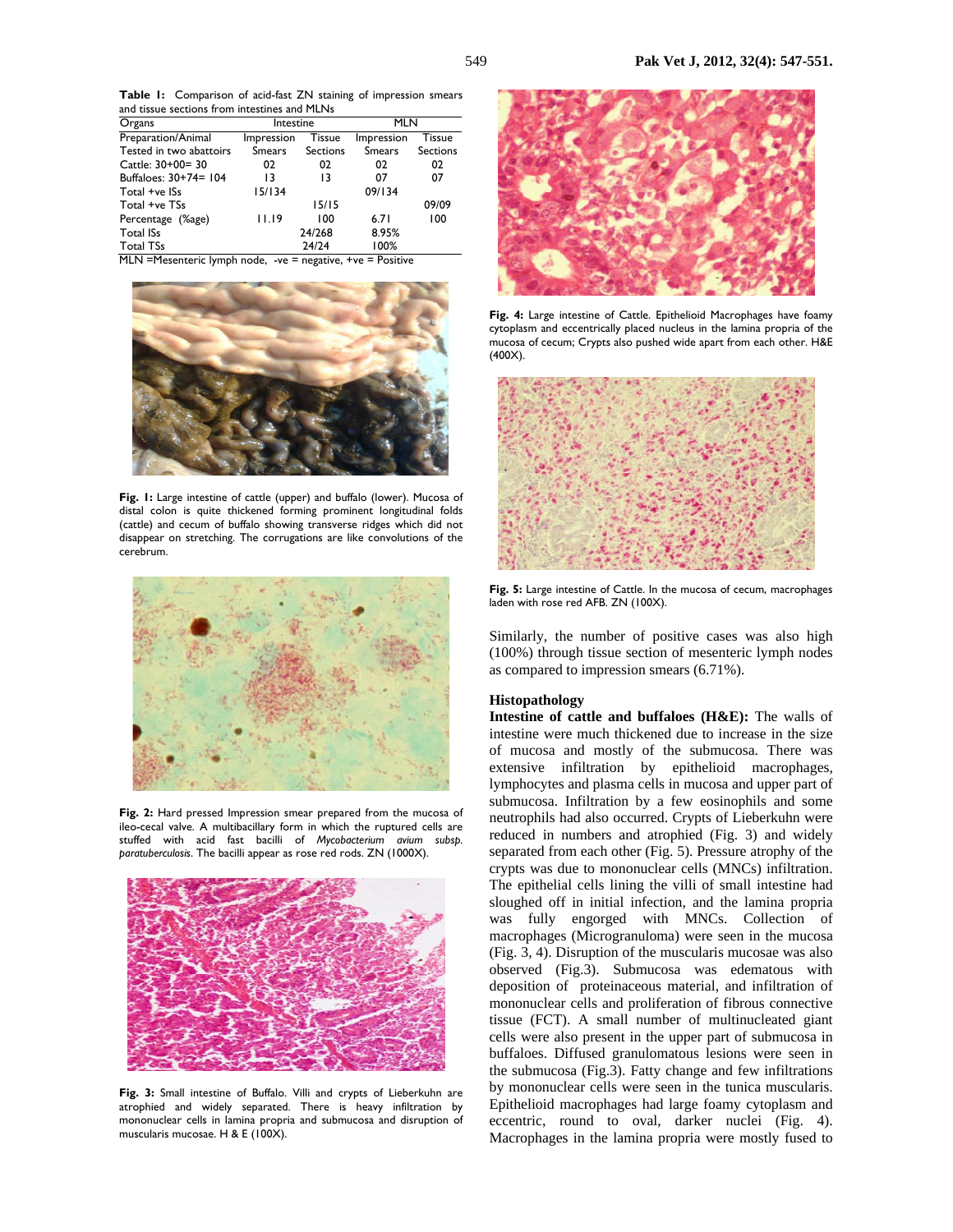each other. Small collections of mononuclear cells were also seen in the serosa.

**Cattle and buffalo intestines (ZN):** Large collections of macrophages containing acid fast bacilli in the cytoplasm were present in the mucosa and mostly in the submucosa (Fig. 5). The organisms were pink to rose-red in colour and the approximate size of the individual microorganism was about 3  $\mu$ m in length (Fig.2).

Lymph nodes (H&E): Mesenteric lymph nodes were surrounded by thick capsules of fibrous connective tissue (FCT). There were large, round or irregular variable sized areas containing amorphous/acellular, brown to pink caseous materials with small amount of dark blue calcification. These necrotic areas had thin fibrous capsules and were located in the cortical and paracortical areas of the lymph node. Same macrophages like intestinal sections were present in the subcapsular sinuses and paracortical areas of the lymph nodes. Most of the subcapsular and cortical areas were replaced by these epithelioid macrophages. Macrophages contained dark brown granular material in their cytoplasm. A few Langhan's giant cells were also present in the sections.

**ELISA test:** Blood samples were collected from these animals before slaughtering at abattoirs and sera were subjected to ELISA. Two cattle and five buffaloes 05.02% (07/134) were clear positive whereas one cattle and seven buffalo 05.97% (8/134) species gave doubtful ODs.

#### **DISCUSSION**

The present study was designed to detect paratuberculosis in cattle and buffaloes by conventional methods, i.e., ZN smear staining and histopathology as well as detection of its antibodies by using indirect ELISA. Although sporadic cases of this chronic disease of domestic ruminants are not uncommon, yet there is no available published report on JD in Jhang area of Pakistan.

In small ruminants, e.g., sheep, goats and deer, the intestinal gross lesions were often mild, therefore, easily overlooked at necropsy (Maxie *et al.,* 2007). In the present study thickened and corrugated intestines were obvious in cattle and buffaloes. Lesions in the intestine may possibly expand from duodenum up to the rectum. In highly developed cases, there is diffuse thickening along with transverse and longitudinal corrugations of the intestinal wall making irregular folds (Buergelt *et al.,*  2000; Sivakumar *et al.,* 2006 and Khan *et al.,* 2010). The surfaces of the folds are red but not ulcerated (Maxie *et al*., 2007). Similar observations were made in this study (Fig.1). The present study showed caseous necrosis and calcification in the mesenteric lymph nodes which is similar to the findings reported by Tafti and Rashidi, (2000). Thickening and corrugations of mucosa was due to mononuclear cells (epithelioid macrophages) infiltration in mucosa and in submucosa (Maxie *et al*., 2007) as seen in (Fig. 3). Diffuse lesions were found mostly in the submucosa in advanced cases. Multinucleated giant cells were present in the submucosa of buffaloes which were absent in the intestine of cattle.

Giant cells in the MLNs of only two buffalo sections were observed as reported by Tafti and Rashidi, (2000). Prominent morphological alterations in paratuberculosis were microgranulomas composed of epithelioid macrophages (Fig. 3) and multinucleated giant cells of Langhan's type. Similar changes have been reported in North American bison (Buergelt and Ginn, 2000) and water buffalo (Sivakumar *et al.,* 2006).

It may, however, be mentioned that intestines of only 15 cases of confirmed Johne's disease are reported in the present study: which include two cattle and 13 buffaloes. Therefore, the conclusions made are no more than trends only. A single test cannot recognize all the infected animals in a herd at a given time. Therefore, use of more than one test was a superior choice in chronic infections like paratuberculosis. The ELISA is both rapid and efficient and a large number of samples can be processed each day. In the present study only 05.02% animals were clear cut positive and 05.97% animals were adjudged as doubtful through ELISA, this may be because of species differences (still not reported). Further studies of more animals of known age etc. are required to know the actual position. The ELISA negativity recorded in the present study might be due to insufficient amount of targeted antibodies in their sera.

- This study has emphasized the importance of a careful histopathological examination of the intestine and mesenteric lymph nodes for diagnosis of paratuberculosis in domestic ruminants.
- Smear method alone cannot be trusted to diagnose paratuberculosis until and unless confirmed by histopathology and ELISA. Although histopathology is time consuming but it is most reliable technique and has higher specificity as compared to other conventional methods. It can be claimed as a routine diagnostic tool for JD.
- The evidence in the present study for histopathology suggests that intestines were the better site than mesenteric lymph nodes, and tissue section was a preferred preparation than hard pressed mucosal impression smear.

Information of Johne's disease in domestic animals is limited in Pakistan (Abbas *et al.,* 2011); this is why paratuberculosis is not a priority disease for control in this country. It can be concluded from this research that paratuberculosis is prevalent in Pakistan and reliable, rapid and specific diagnosis is possible by ELISA test and histopathological techniques.

**Acknowledgement:** The authors would like to thank Prof. Dr. MA Majeed for endless cooperation and guidance. We would like to acknowledge Pathology lab and University diagnostic lab, UVAS; Histology and Pathology lab, UAF, for providing chemicals, reagents and help in this study.

#### **REFERENCES**

Abbas M, M Munir, SA Khaliq, MIU Haq, MT Khan and ZUA Qureshi, 2011. Detection of paratuberculosis in breeding bulls at Pakistani semen production units: a continuous source of threat. ISRN Vet Sci, 2011: Art 501235, doi:10.5402/2011/501235.